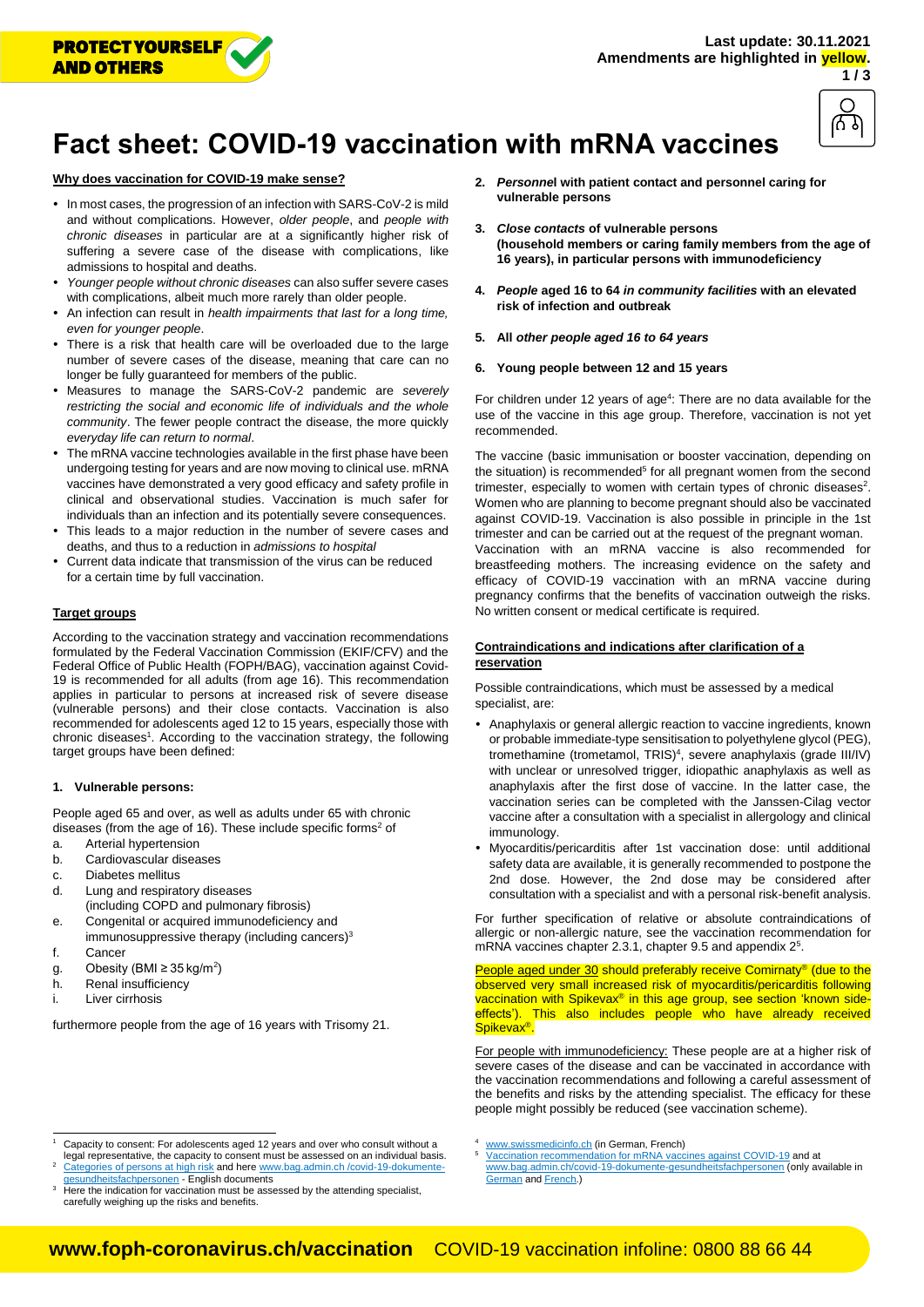You will find more specific information on precautionary measures and vaccinating people with immunodeficiency and with known acute severe allergies i[n](#page-0-2) the vaccination recommendation<sup>5</sup>.

For pregnant women in the 1st trimester: The vaccination can be carried out at the woman's request.

### **Vaccine[s](#page-0-1) 4**

The mRNA vaccines are so-called messenger ribonucleic acid (mRNA) vaccines manufactured by Pfizer/BioNTech and Moderna. This type of vaccine has been in testing in research for ten years already.

The vaccines contain lab-produced messenger RNA (mRNA) <sup>6</sup> with the information for the SARS-CoV-2 virus's spike protein. After vaccination, some cells produce *the viral spike protein (antigen)*. This provokes the immune system into an immune response involving the formation of antibodies and cellular defences against SARS-CoV-2. The mRNA remains in the cytoplasm, is not transported into the cell nucleus, and accordingly cannot affect the human genetic material. The mRNA and the proteins produced are quickly broken down again.

### **Efficacy**

According to clinical trials and observational studies, the mRNA vaccines offer a very high degree of protection from COVID-19 for adults of around 94% (95% CI 89%-98%) (variants of 2020 and Alpha), and also from severe cases (all known variants incl. Delta). Very good protection has also been demonstrated for older people. For young people aged 12 to15 years, the protective effect was also very high (100%, 95 CI 29-100%). The latest data show a slight to moderate decrease in protection against severe illness from 6 months after basic immunisation in people aged 65 years and over, although this significant decrease has thus far not been observed for Spikevax® in this age group. According to current knowledge, the approved mRNA vaccines guarantee good protection for at least 6 months against severe illness in people aged under 65 years, regardless of the currently known virus variants. New evidence in this regard will be closely monitored. Protection against infection and mild disease decreases a few months (4-7 months) after initial immunisation across all age groups, from >90% after basic immunisation to around 50- 60%.

Initial data from preprint studies estimate that the transmission risk if people are infected after full vaccination is significantly lower than in unvaccinated people. This protection appears to significantly decrease a few months after two doses of vaccine (data from Comirnaty®).

### **Known side-effects**

According to the results of the clinical trials, the vaccines are well tolerated. However, they can be associated with mild to moderate side effects that disappear within a few days. The side effect profile of adolescents aged 12 to 15 years is similar to that in young adults, according to currently available data. The most common side-effects are the kind of local reactions that also occur with other vaccinations. The most frequent side-effect<sup>7</sup> include pain at the injection site  $(>80\%)$ , fatigue (> 60 %) and headache (> 50 %). Chills, aching muscles and joints (20%–60%), and fever and swelling at the injection site (around 10%) may also occur. In the Spikevax® (Moderna), there have also been very frequent reports of nausea/vomiting (>20 %), lymphadenopathy (20-40%) and redness at the injection site (10-30%). According to reports, increased side effects were observed following the second vaccine dose. Older people display fewer side-effects. Delayed local inoffensive reactions were observed around one week after the vaccination and usually manifest themselves as a well-defined area of red, swollen skin on the injected arm, in some cases accompanied by pain and/or itching ("COVID Arm"). These reactions improve without further measures after a few days. Such an event is not a contraindication to a second vaccine dose.

Severe allergic reactions to a vaccine ingredient (in particular PEG) are very rare and mostly occur immediately after the vaccination. The first signs of a severe reaction, such as shortness of breath, drop in blood

 $\overline{a}$ 

Schweizerische Eidgenossenschaft Confédération suisse Confederazione Svizzera Confederaziun svizra

Bundesamt für Gesundheit BAG Office fédéral de la santé publique OFSP Ufficio federale della sanità pubblica UFSP Uffizi federal da sanadad publica UFSP

pressure or severe reactions at the injection site mostly occur within minutes. The risk of rare extraordinary or serious side-effects cannot currently be ruled out. Such side-effects occur within months of the vaccination. However, experience shows that the risk of this is very low. The institutions in charge observe possible signs closely. Other health problems may continue to arise, sometimes also in direct temporal relation to a vaccination. This does not mean, however, that this is necessarily a result of the vaccination.

Very rare cases of myocarditis and pericarditis have been reported. The cases occurred mainly within two weeks of vaccination, more frequently after the second vaccination, more often in younger men and were mostly of mild severity. Pharmacovigilance data show that these were observed more frequently in persons under 30 years of age after vaccination with Spikevax<sup>®</sup> than after vaccination with Comirnaty<sup>®</sup> (13 versus 6/100,000 vaccine doses). These are very rare side-effects and the risk of myocarditis and pericarditis is significantly higher in connection with a COVID-19 infection. The benefit of being vaccinated against COVID-19 significantly outweighs the potential risks in people under 30

The risk of other severe side-effect from the vaccination is according to the actual evidence much smaller than the risk of a complication of COVID-19, the disease from which the vaccination protects.

A doctor, pharmacist or vaccination centre should be notified of any serious and unexpected side-effects. These notifications are recorded in Swissmedic's vigilance system<sup>8</sup>. If necessary action will be taken on this basis.

### **Vaccination Schedule**

### Basic immu[n](#page-0-2)isation<sup>5</sup>

Basic immunisation comprises 2 injections into the deltoid muscle at an interval of 28 days or one vaccine dose in combination with a confirmed COVID infection at an interval of at least 4 weeks. Both vaccinations should be with the same vaccine. The anticipated vaccinal immune protection occurs around 1–2 weeks after basic immunisation. People under 30 should preferably receive the Comirnaty<sup>®</sup> vaccine.

### Note:

Basic immunisation is considered complete (i) after the second vaccine dose, (ii) after one vaccine dose following confirmed SARS-CoV-2 infection (PCR/antigen test/anti-spike or anti-nucleocapsid IgG<sup>9</sup> or (iii) after confirmed SARS-CoV-2 infection (PCR/antigen test or antinucleocapsid IgG) after the first vaccine dose. In principle a minimum interval of 4 weeks applies (exception: anti-nucleocapsid IgG after first injection: no minimum interval necessary).

As vaccination after infection can increase protection effectively, particularly against new variants, vaccination within 3 months of infection is recommended. However, there is no upper time limit for vaccination with one dose after infection.

Persons with severe immunodeficiency are an exception and should receive 2 vaccine doses, even in the case of a confirmed infection.

For persons with severe immunodeficiency (e.g. with severe immunosuppressive treatments in transplantation, autoimmune diseases or malignant neoplasms) a 3rd dose is recommended from 4 weeks after the 2nd dose for basic immunisation. The ideal time for administering the 3rd dose should be discussed with the attending specialist (see chapter 3.3. recommendation of vaccination<sup>5</sup>).

Serological testing is not generally recommended and should not be performed explicitly to determine the vaccination schedule. Serological testing is recommended following basic immunisation (third dose) for persons with severe immunodeficiency (vaccination recommendation, section 3.3<sup>5</sup>).

# Booster<sup>10</sup>:

The booster vaccination is recommended as follows:

1. As a priority due to the decrease in protection against severe disease and hospitalisation:

- people aged 65 and over and residents and those cared for in care facilities for the elderly

2. To improve direct and indirect protection against frequently mild but in rare cases serious disease in order to ease pressure on the health

10 [Booster vaccination recommendation for](https://www.bag.admin.ch/dam/bag/de/dokumente/mt/k-und-i/aktuelle-ausbrueche-pandemien/2019-nCoV/impfempfehlung-auffrischimpfung-mrna.pdf.download.pdf/Covid%2019_Empfehlung%20einer%20Auffrischimpfung%20mit%20einem%20mRNA-Impfstoff_04.11.21.pdf) mRNA vaccines and at [www.bag.admin.ch/covid-19-dokumente-gesundheitsfachpersonen](http://www.bag.admin.ch/covid-19-dokumente-gesundheitsfachpersonen) - Covid-19- Impfung (only available i[n German](https://www.bag.admin.ch/dam/bag/de/dokumente/mt/k-und-i/aktuelle-ausbrueche-pandemien/2019-nCoV/impfempfehlung-auffrischimpfung-mrna.pdf.download.pdf/Covid%2019_Empfehlung%20einer%20Auffrischimpfung%20mit%20einem%20mRNA-Impfstoff_04.11.21.pdf) an[d French\)](https://www.bag.admin.ch/dam/bag/de/dokumente/mt/k-und-i/aktuelle-ausbrueche-pandemien/2019-nCoV/impfempfehlung-auffrischimpfung-mrna.pdf.download.pdf/Covid%2019_Empfehlung%20einer%20Auffrischimpfung%20mit%20einem%20mRNA-Impfstoff_04.11.21.pdf)



mRNA is basically also produced by the human body itself, and serves as a readable template for the production of endogenous proteins. Afterwards the mRNA is broken down again. The vaccine provides another template of this sort which is then broken down again via the normal processes.

[www.swissmedicinfo.ch](http://www.swissmedicinfo.ch/)

[www.swissmedic.ch/swissmedic/en/home/humanarzneimittel/](http://www.swissmedic.ch/swissmedic/en/home/humanarzneimittel/market-surveillance/pharmacovigilance/elvis.html) [market-surveillance/pharmacovigilance/elvis.html](http://www.swissmedic.ch/swissmedic/en/home/humanarzneimittel/market-surveillance/pharmacovigilance/elvis.html)

[Statements and consequences of SARS-CoV-2 tests](https://www.bag.admin.ch/dam/bag/de/dokumente/mt/k-und-i/aktuelle-ausbrueche-pandemien/2019-nCoV/table_statementsandconsequencesofdifferentypes.pdf.download.pdf/210621_tab%20aussagen%20tests%20und%20massnahmen_EN_final.pdf) and on: www.bag.admin.ch [/covid-19-dokumente-gesundheitsfachpersonen](file://///adb.intra.admin.ch/BAG$/Teams/Krisen/2019_nCov/07_UG%20Umsetzung%20Impfstoff/01_Team%20Implementierung/09_Infomaterial%20IP_FP/Factsheet/web211109/:%20www.bag.admin.ch%20/covid-19-dokumente-gesundheitsfachpersonen) - English documents